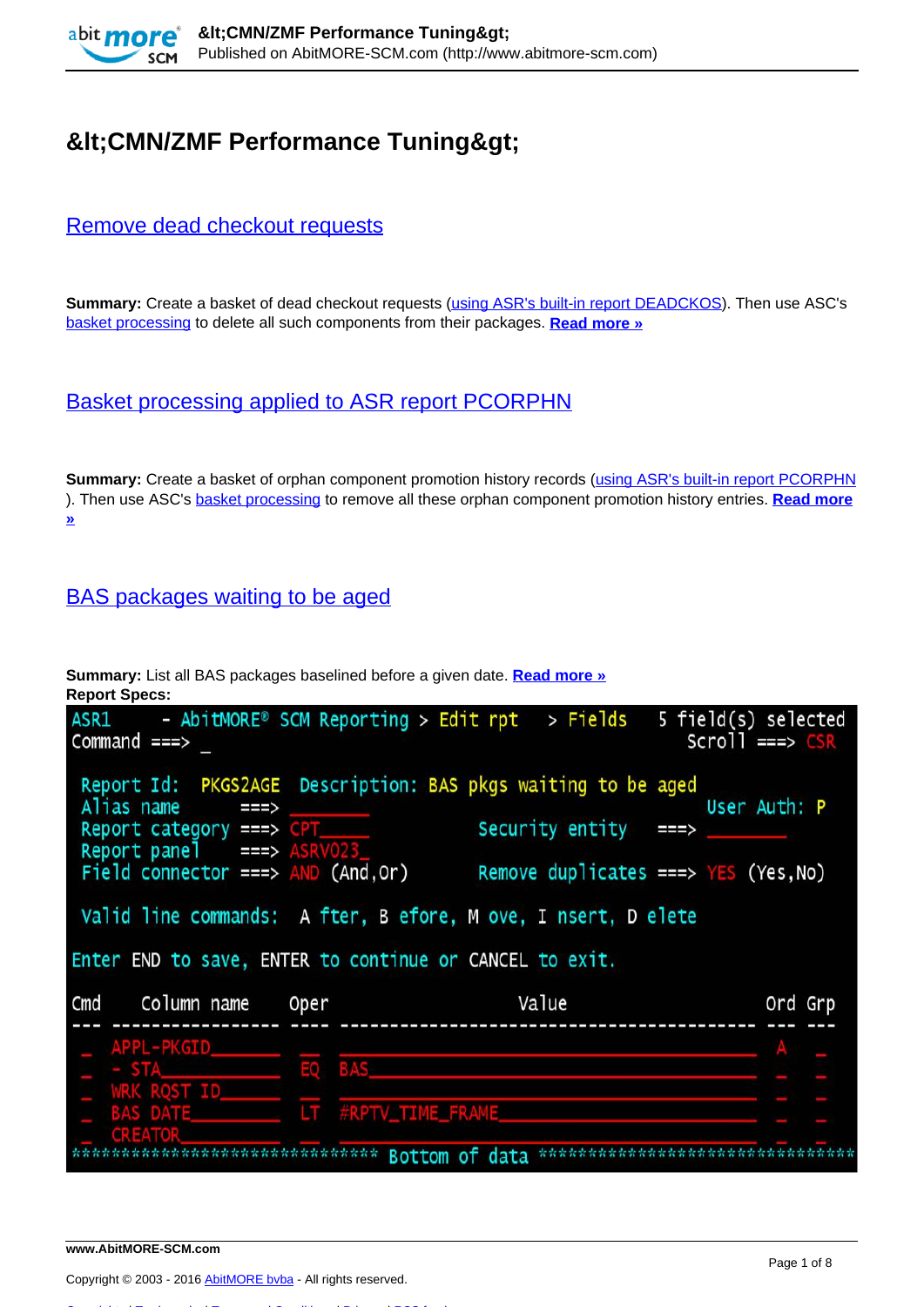

## [Components deleted from STG without demote](http://www.abitmore-scm.com/products/reporting/builtin-reports/pcdlnodm)

**Summary:** List all components deleted from staging without a prior demote from one or more promotion levels. **[Read more »](http://www.abitmore-scm.com/products/reporting/builtin-reports/pcdlnodm)**

| <b>Report Specs:</b>                                  |                                                                             |                   |
|-------------------------------------------------------|-----------------------------------------------------------------------------|-------------------|
| $Command ==->$                                        | $ASR1$ - AbitMORE® SCM Reporting > Edit rpt > Fields 10 field(s) selected   | $Scrol1 == > CSR$ |
| Alias name<br>===>                                    | Report Id: PCDLNODM Description: Deleted comps without demote               | User Auth: P      |
| Report category ===> RMG<br>Report panel ===> ASRV002 | Security entity $==$                                                        |                   |
|                                                       | Field connector ===> $AND (And, Or)$ Remove duplicates ===> $YES (Yes, No)$ |                   |
|                                                       | Valid line commands: A fter, B efore, M ove, I nsert, D elete               |                   |
|                                                       |                                                                             |                   |
|                                                       | Enter END to save, ENTER to continue or CANCEL to exit.                     |                   |
| Cmd Column name Oper                                  | Value                                                                       | Ord Grp           |
|                                                       |                                                                             |                   |
| CMP Type________                                      |                                                                             |                   |
| PRM Date_______                                       |                                                                             |                   |
|                                                       |                                                                             |                   |
|                                                       |                                                                             |                   |
| PRM Site                                              |                                                                             |                   |
|                                                       |                                                                             |                   |
| PRM NickNM_________ NE #RPTV_PROMO_NICKNM______       |                                                                             |                   |

#### [Staged components without updates](http://www.abitmore-scm.com/products/reporting/builtin-reports/cmpnochg)

**Summary:** List all staged components checked out before, but without any updates as compared to the baseline. **[Read more »](http://www.abitmore-scm.com/products/reporting/builtin-reports/cmpnochg)**

**Report Specs:**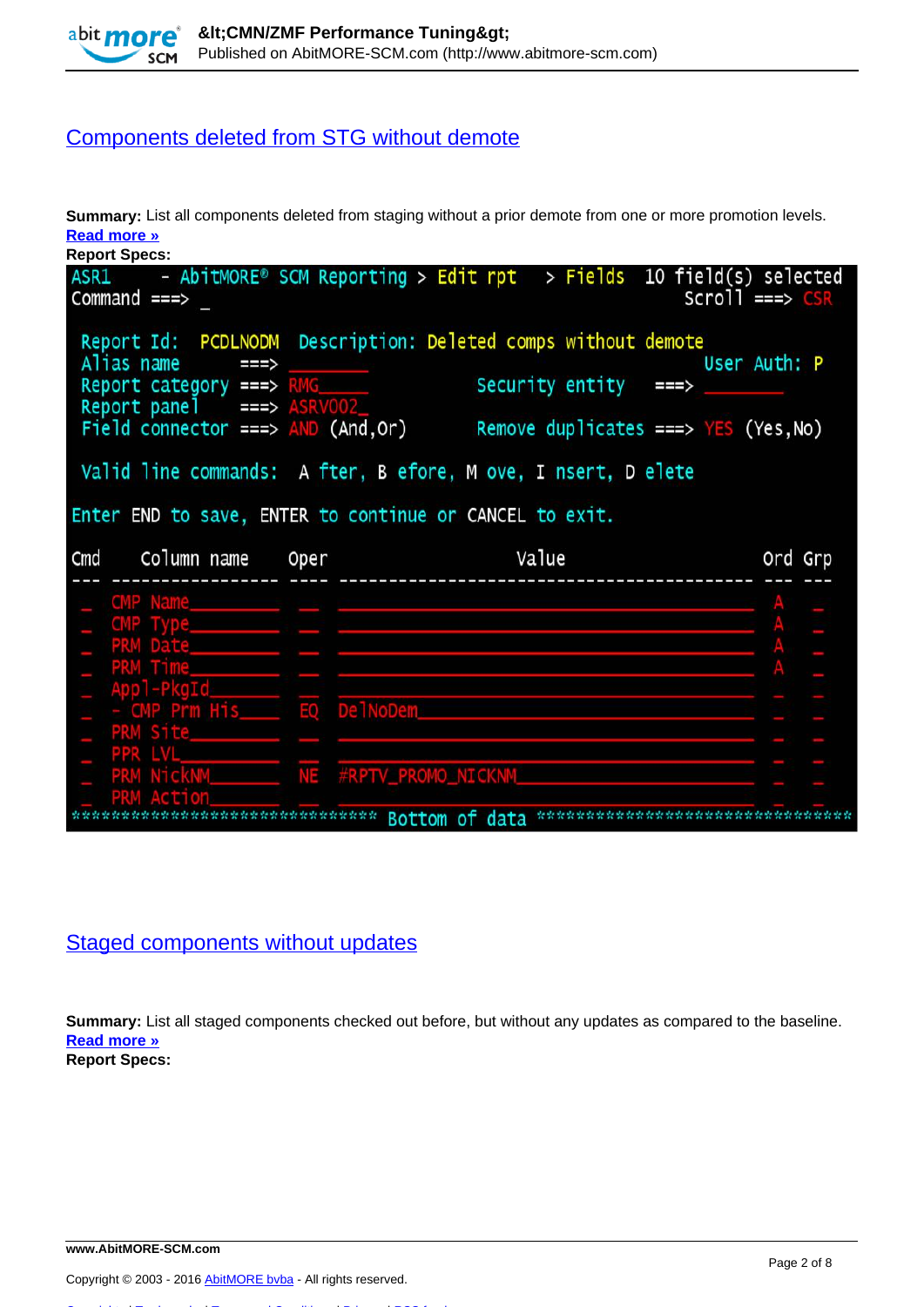| abit more    | <b>SCM</b>                                      |                                                                          | <cmn performance="" tuning="" zmf=""></cmn> | Published on AbitMORE-SCM.com (http://www.abitmore-scm.com)                      |                                        |                   |
|--------------|-------------------------------------------------|--------------------------------------------------------------------------|---------------------------------------------|----------------------------------------------------------------------------------|----------------------------------------|-------------------|
| Command $==$ |                                                 |                                                                          |                                             | $ASR1$ - AbitMORE® SCM Reporting > Edit rpt > Fields 11 field(s) selected        |                                        | $Scrol1 == > CSR$ |
|              |                                                 | Alias name $==$<br>Report category ===> CPT______<br>Report panel $==$ > |                                             | Report Id: CMPNOCHG Description: Comps in STG without changes<br>Security entity | ===>                                   | User Auth: P      |
|              |                                                 |                                                                          | Field connector ===> $AND (And, Or)$        | Valid line commands: A fter, B efore, M ove, I nsert, D elete                    | Remove duplicates ===> $YES$ (Yes, No) |                   |
|              |                                                 |                                                                          |                                             |                                                                                  |                                        |                   |
|              |                                                 |                                                                          |                                             | Enter END to save, ENTER to continue or CANCEL to exit.                          |                                        |                   |
| Cmd          |                                                 | Column name Oper                                                         |                                             | Value                                                                            |                                        | Ord<br>Grp        |
|              | Appl-PkgId<br><b>Status</b><br>t Date<br>Status |                                                                          |                                             |                                                                                  |                                        |                   |

## [Empty Packages](http://www.abitmore-scm.com/products/reporting/builtin-reports/pkgempty)

**Summary:** List all DEV packages created in the past, without any package components. **[Read more »](http://www.abitmore-scm.com/products/reporting/builtin-reports/pkgempty) Report Specs:** 

Copyright © 2003 - 2016 [AbitMORE bvba](http://www.abitmore.be) - All rights reserved.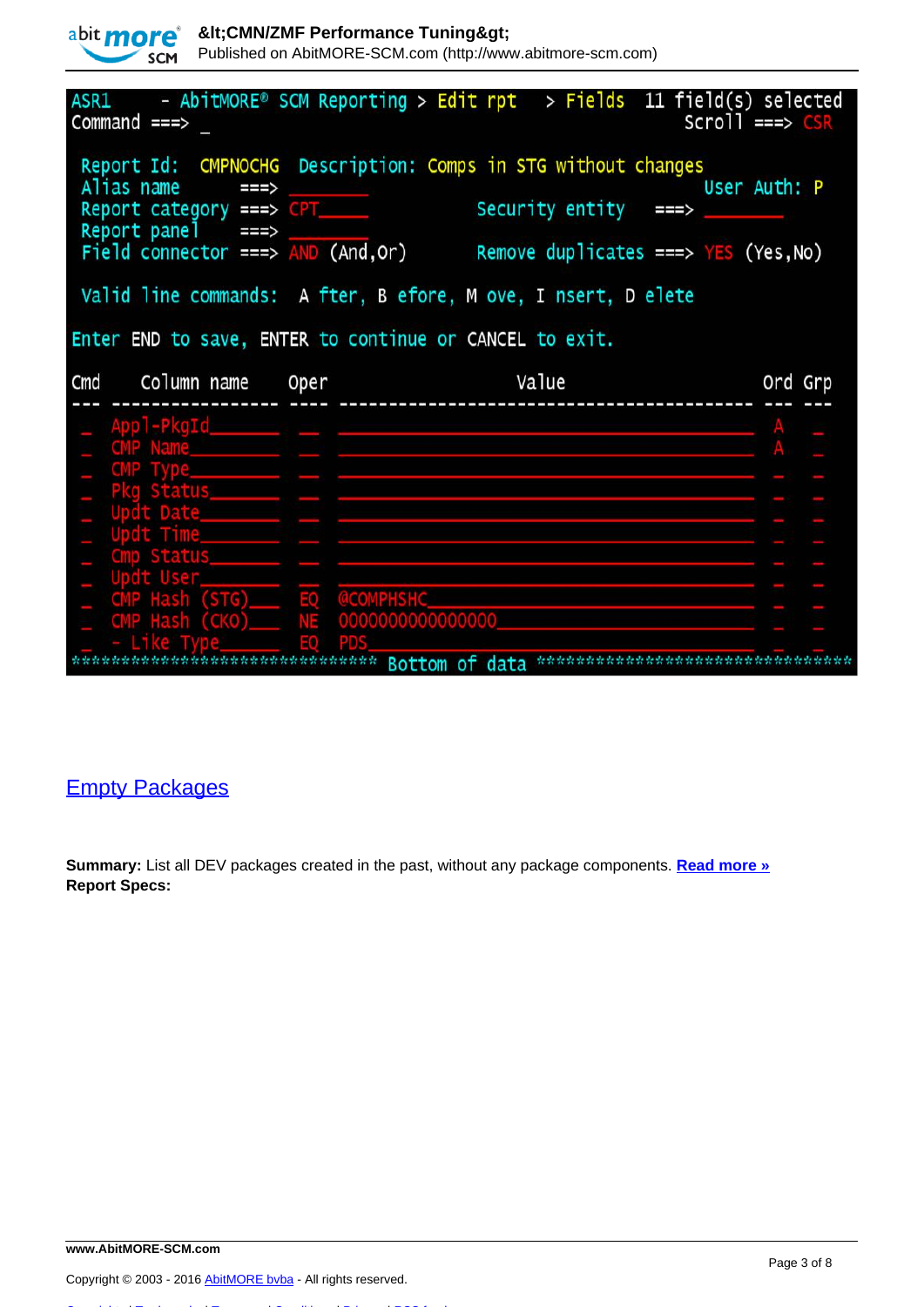|     | <b>SCM</b>     |                                        |                                     | Published on AbitMORE-SCM.com (http://www.abitmore-scm.com)                     |                                              |
|-----|----------------|----------------------------------------|-------------------------------------|---------------------------------------------------------------------------------|----------------------------------------------|
|     | $Command ==$   |                                        |                                     | $ASRI$ - $AbitMORE^{\circ}$ SCM Reporting > Edit rpt > Fields                   | 7 field(s) selected<br>$Scrol1 \implies CSR$ |
|     | Alias name     | $\Rightarrow$<br>Report panel $==$     | Report category ===> CPT______      | Report Id: PKGEMPTY Description: Empty packages (xml basket)<br>Security entity | User Auth: P<br>===>                         |
|     |                |                                        | Field connector ===> $AND$ (And,Or) | Remove duplicates ===> $YES$ (Yes, No)                                          |                                              |
|     |                |                                        |                                     | Valid line commands: A fter, B efore, M ove, I nsert, D elete                   |                                              |
| Cmd |                | Column name                            | Oper                                | Enter END to save, ENTER to continue or CANCEL to exit.<br>Value                | Ord Grp                                      |
|     |                |                                        |                                     |                                                                                 |                                              |
|     |                | APPL-PKGID______<br>- PKG STALL EQ DEV |                                     |                                                                                 |                                              |
|     | PKG CREATOR    |                                        |                                     |                                                                                 |                                              |
|     |                |                                        | - CRE DATE NE &TODAY                |                                                                                 |                                              |
|     |                | WORK REQST ID_                         | &NUL1<br>EO                         |                                                                                 |                                              |
|     | <b>CMPNAME</b> |                                        |                                     | <b>Bottom</b><br>of data                                                        |                                              |

[Orphan component promotion history](http://www.abitmore-scm.com/products/reporting/builtin-reports/pcorphn)

abit **more**<sup>\*</sup> & Ht; CMN/ZMF Performance Tuning&gt;

**Summary:** List all component promotion history for all DFZ packages, related to an obsoleted promotion level. **[Read more »](http://www.abitmore-scm.com/products/reporting/builtin-reports/pcorphn) Report Specs:**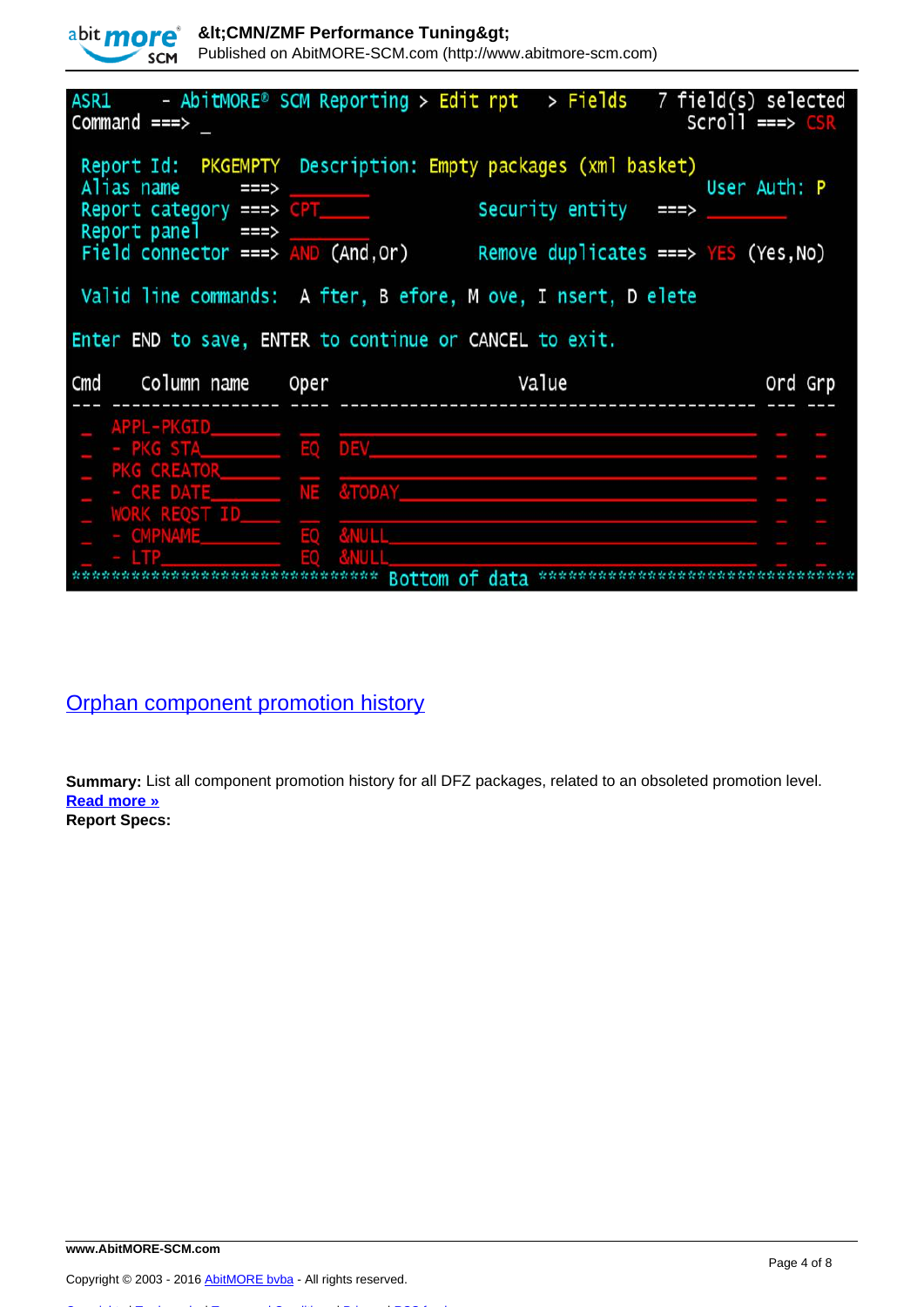|  | abit more |
|--|-----------|
|  | SCM       |

Published on AbitMORE-SCM.com (http://www.abitmore-scm.com)

| Command $==$                                                                                                        | - AbitMORE® SCM Reporting > Edit rpt > Fields 11 field(s) selected                                                            | $scr1 = \Rightarrow GSR$ |
|---------------------------------------------------------------------------------------------------------------------|-------------------------------------------------------------------------------------------------------------------------------|--------------------------|
| Alias name<br>===><br>Report category ===> CPT<br>Report panel ===> ASRV002<br>Field connector ===> $AND$ (And, Or) | Report Id: PCORPHN Description: Orphan CMP promo hist (bsk)<br>Security entity ===><br>Remove duplicates ===> $YES$ (Yes, No) | User Auth: P             |
|                                                                                                                     | Valid line commands: A fter, B efore, M ove, I nsert, D elete                                                                 |                          |
|                                                                                                                     | Enter END to save, ENTER to continue or CANCEL to exit.                                                                       |                          |
| Cmd Column name Oper                                                                                                | <u>Value</u>                                                                                                                  | Ord Grp                  |
| Appl-PkgId                                                                                                          |                                                                                                                               |                          |
| PRM Date                                                                                                            |                                                                                                                               |                          |
| PRM Time_____                                                                                                       | - Pkg Status IN DEV, FRZ                                                                                                      |                          |
| Prm LVL_____                                                                                                        |                                                                                                                               |                          |
| CMP PRM Status____ __ __                                                                                            |                                                                                                                               |                          |
| <b>CMP Name</b>                                                                                                     |                                                                                                                               |                          |
|                                                                                                                     |                                                                                                                               |                          |

## [All stage requests not moving anymore](http://www.abitmore-scm.com/products/reporting/builtin-reports/deadstgs)

**Summary:** List all staged components in all non-BAS packages, that were last changed long time ago. **[Read more](http://www.abitmore-scm.com/products/reporting/builtin-reports/deadstgs) [»](http://www.abitmore-scm.com/products/reporting/builtin-reports/deadstgs) Report Specs:**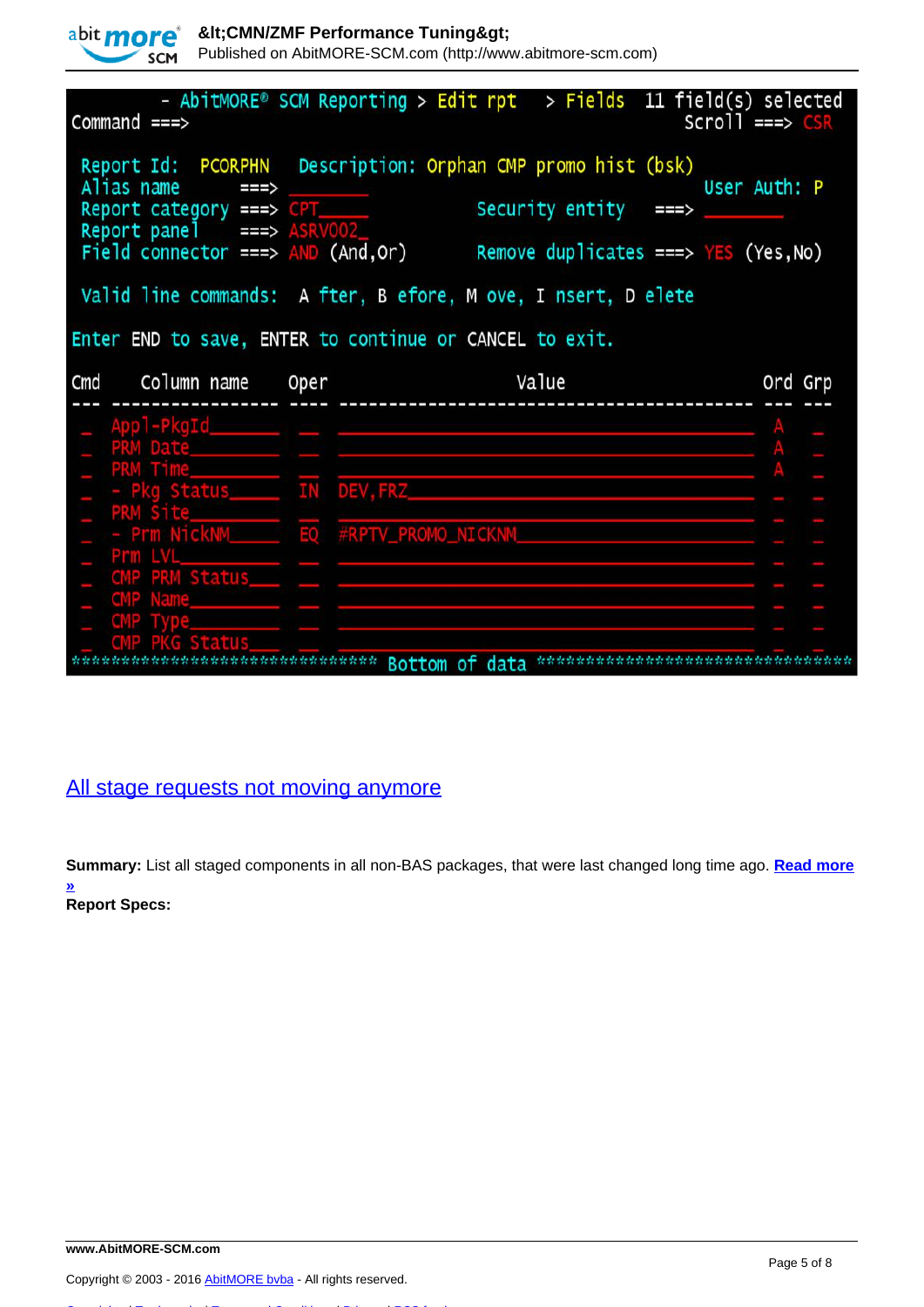

Published on AbitMORE-SCM.com (http://www.abitmore-scm.com)

| $Common and == >$                                                              | - AbitMORE® SCM Reporting > Edit rpt > Fields 11 field(s) selected                                                                                             | $Scrol1 == > CSR$ |
|--------------------------------------------------------------------------------|----------------------------------------------------------------------------------------------------------------------------------------------------------------|-------------------|
| Alias name $==$<br>Report category ===> CPT______<br>Report panel ===> ASRV023 | Report Id: DEADSTGS Description: DEAD stage requests<br>Security entity<br>===><br>Field connector ===> $AND (And, Or)$ Remove duplicates ===> $YES (Yes, No)$ | User Auth: P      |
|                                                                                | Valid line commands: A fter, B efore, M ove, I nsert, D elete                                                                                                  |                   |
|                                                                                | Enter END to save, ENTER to continue or CANCEL to exit.                                                                                                        |                   |
| Cmd Column name Oper                                                           | <b>Samuel Value</b>                                                                                                                                            | Ord Grp           |
| Updt User______                                                                |                                                                                                                                                                |                   |
|                                                                                |                                                                                                                                                                |                   |
| CMP Name NE                                                                    | <b>&amp;NULL</b>                                                                                                                                               |                   |
| CMP Status_________ NE CHECKOUT________                                        |                                                                                                                                                                |                   |
|                                                                                |                                                                                                                                                                |                   |
| Pkg Status________ NE BAS____                                                  |                                                                                                                                                                |                   |
| CRE Date                                                                       |                                                                                                                                                                |                   |
| Vrk Rqst Id                                                                    |                                                                                                                                                                |                   |
|                                                                                | **************************** Bottom of data ******                                                                                                             |                   |

## [All checkout requests not moving anymore](http://www.abitmore-scm.com/products/reporting/builtin-reports/deadckos)

**Summary:** List all components in CHECKOUT status, checked out before a given date. **[Read more »](http://www.abitmore-scm.com/products/reporting/builtin-reports/deadckos) Report Specs:**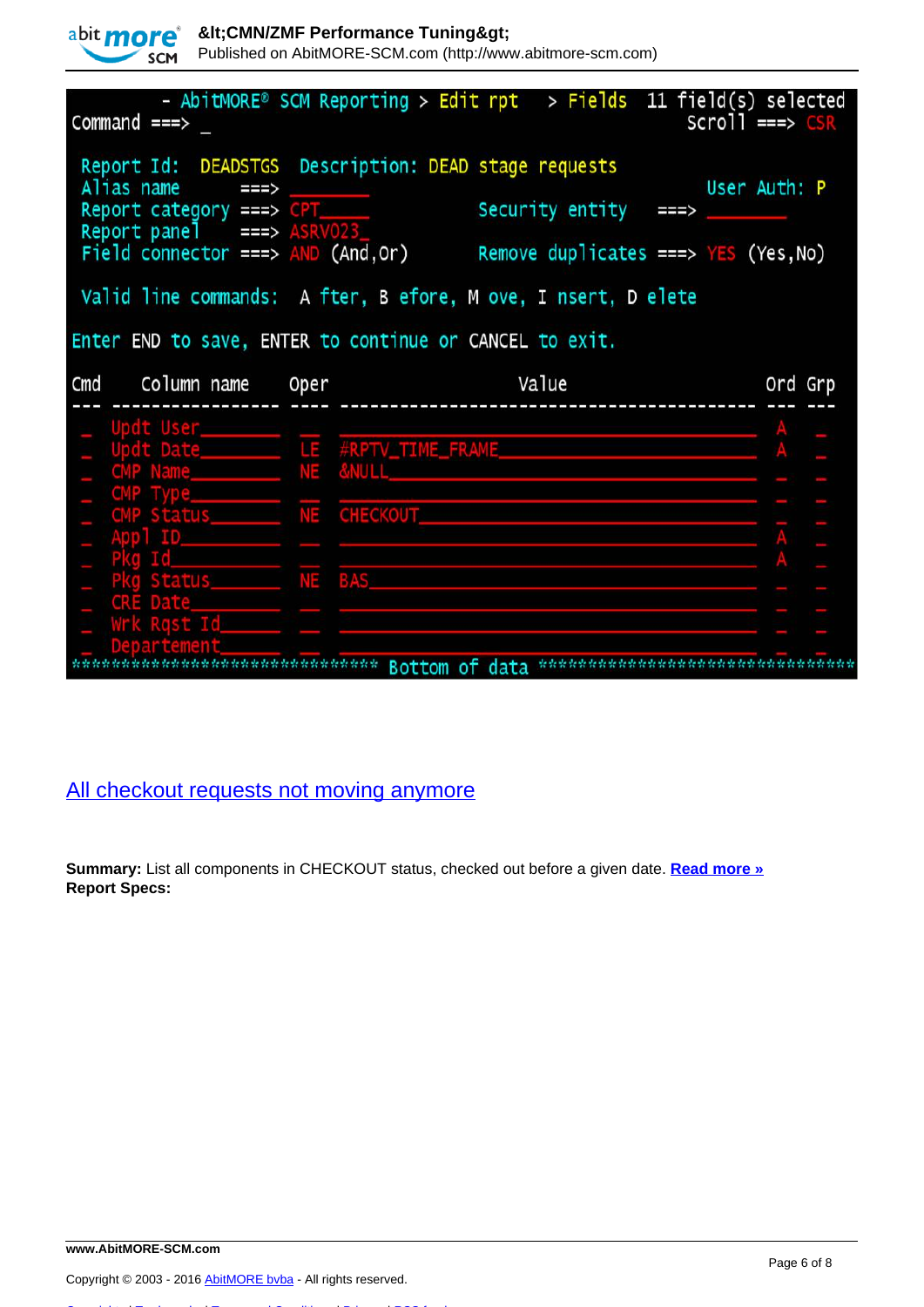

Published on AbitMORE-SCM.com (http://www.abitmore-scm.com)

| $ASR1$ - AbitMORE® SCM Reporting > Edit rpt > Fields 11 field(s) selected<br>$Common and == >$                                                                                               |                                        |                      | $Scrol1$ ===> $CSR$                                            |
|----------------------------------------------------------------------------------------------------------------------------------------------------------------------------------------------|----------------------------------------|----------------------|----------------------------------------------------------------|
| Report Id: DEADCKOS Description: DEAD checkout requests<br>Alias name $==$ ><br>Report category ===> CPT______<br>Report panel $\qquad$ ===> ASRV023<br>Field connector ===> $AND$ (And, Or) |                                        | Security entity      | User Auth: P<br>===><br>Remove duplicates ===> $YES$ (Yes, No) |
| Valid line commands: A fter, B efore, M ove, I nsert, D elete                                                                                                                                |                                        |                      |                                                                |
| Enter END to save, ENTER to continue or CANCEL to exit.                                                                                                                                      |                                        |                      |                                                                |
| Cmd Column name Oper                                                                                                                                                                         |                                        | <u>and the value</u> | Ord Grp                                                        |
| CMP Name                                                                                                                                                                                     |                                        |                      |                                                                |
|                                                                                                                                                                                              |                                        |                      |                                                                |
| Pkg Status NE BAS<br>CRE Date_____<br>wrk Rgst Id_______                                                                                                                                     |                                        |                      |                                                                |
|                                                                                                                                                                                              | **************** Bottom of data ****** |                      |                                                                |

# [Non-BAS pkgs not moving anymore](http://www.abitmore-scm.com/products/reporting/builtin-reports/deadpkgs)

**Summary:** List all non-BAS packages without any recent package status changes. **[Read more »](http://www.abitmore-scm.com/products/reporting/builtin-reports/deadpkgs) Report Specs:**